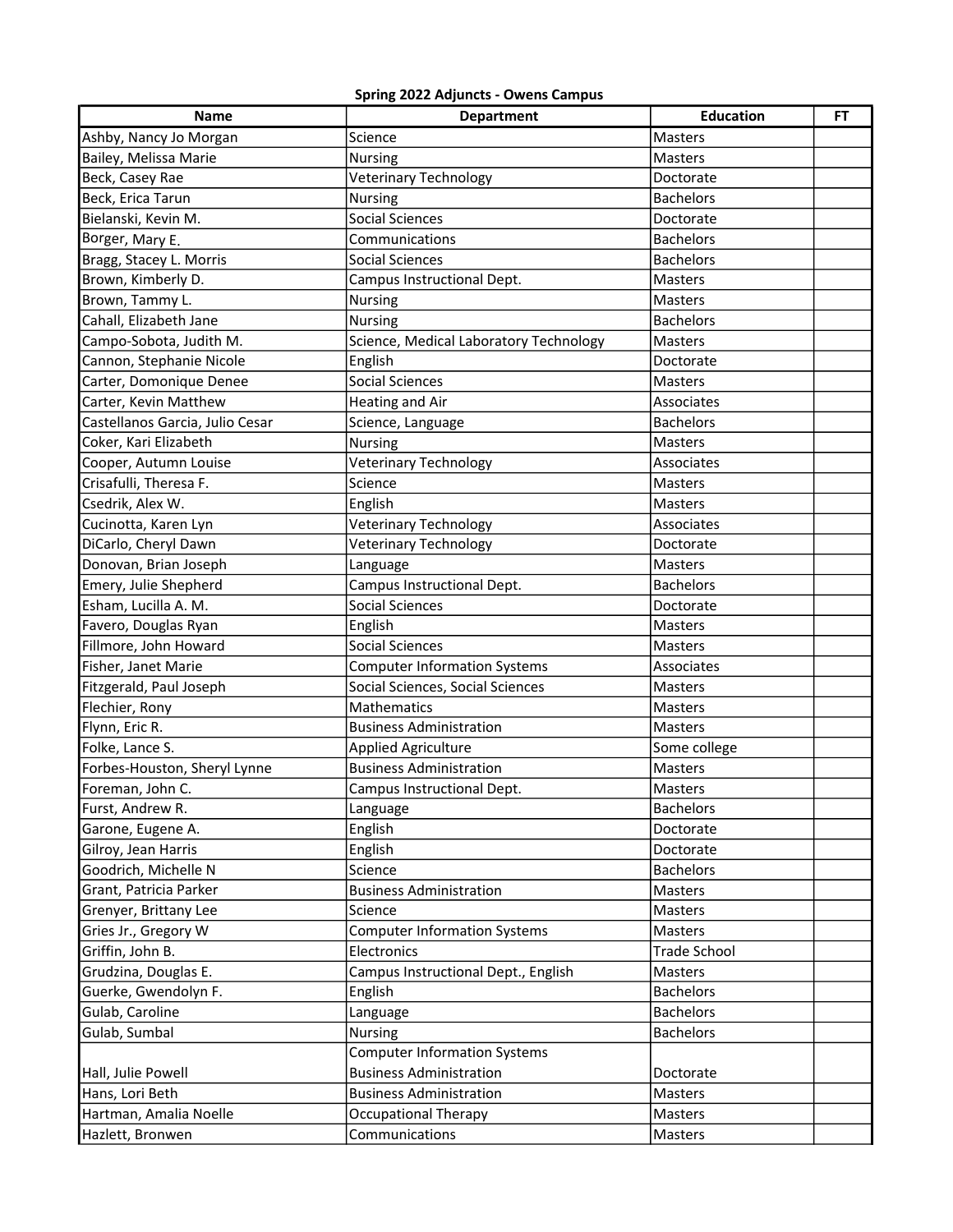## Spring 2022 Adjuncts- Owens Campus

| <b>Name</b>                       | <b>Department</b>                       | <b>Education</b> | FT |
|-----------------------------------|-----------------------------------------|------------------|----|
| Heacock, Kathleen M.              | Nursing                                 | Doctorate        |    |
| Heid, Elizabeth Anne              | Campus Instructional Dept.              | <b>Bachelors</b> |    |
| Hensey, Bobbi Lynn                | Nursing                                 | <b>Bachelors</b> |    |
| Heuring, Glenn Thomas             | Campus Instructional Dept., Mathematics | <b>Masters</b>   |    |
| Ingerski, Heather Joy             | Campus Instructional Dept.              | <b>Bachelors</b> |    |
| Irvin, Regina M                   | <b>Business Administration</b>          | <b>Bachelors</b> |    |
| Jones, Kristen Delaine Stewart    | <b>Business Administration</b>          | Masters          |    |
| Jones, Lori G.                    | Campus Instructional Dept.              | <b>Bachelors</b> |    |
| Jones, Michael B.                 | English                                 | <b>Bachelors</b> |    |
| Kennedy, Wesley Isaac             | English                                 | <b>Masters</b>   |    |
| Kime, Josilene                    | <b>Computer Information Systems</b>     | Masters          |    |
| Kincaid, Marlene Lynn             | <b>Business Administration</b>          | Masters          |    |
| King, Amie Renae                  | Mathematics                             | Doctorate        |    |
| Kopey, Jr., Theodore              | Electronics                             | <b>Bachelors</b> |    |
| Linton, Robyn R.                  | Nursing                                 | <b>Masters</b>   |    |
| Lohrfink, Christine M             | English                                 | <b>Bachelors</b> |    |
| Mackert, Wendy Leigh              | Mathematics                             | <b>Bachelors</b> |    |
| Mancuso, David P                  | <b>Applied Agriculture</b>              | <b>Bachelors</b> |    |
| Mannering, Teresa Lynn            | <b>Business Administration</b>          | Masters          |    |
| Manzke Jr., George W.             | Electronics                             | <b>Bachelors</b> |    |
| Marinelli, Robert Joseph          | Mathematics                             | <b>Masters</b>   |    |
| Matsko, Patricia Warin            | Language                                | Masters          |    |
| McCarthy, Cynthia Lynn            | Science                                 | <b>Bachelors</b> |    |
| McClure, Charles E.               | <b>Business Administration</b>          | Masters          |    |
| McInerney, Jessica Elizabeth      | <b>Social Sciences</b>                  | Masters          |    |
| McKendell, Fleur Nikkia           | <b>Social Sciences</b>                  | <b>Masters</b>   |    |
| Meyer, Matthew Gerald             | Science                                 | <b>Bachelors</b> |    |
| Millman, Samantha Reed            | <b>Veterinary Technology</b>            | Associates       |    |
| Miltner, John F.                  | <b>Nursing</b>                          | <b>Bachelors</b> |    |
| Monigle, Mary R.                  | <b>Business Administration</b>          | <b>Bachelors</b> |    |
| Moody, Stephanie Daisey           | <b>Social Sciences</b>                  | Masters          |    |
| Moyer, Keri Lisa                  | Nursing                                 | <b>Masters</b>   |    |
| Murphy, Nicholas Paul             | Mathematics                             | <b>Bachelors</b> |    |
| Murray, Kenna Leigh               | <b>Nursing</b>                          | Masters          |    |
| Nelson, Katherine Elizabeth Offen | Mathematics, Campus Instructional Dept. | <b>Bachelors</b> |    |
| Newman, Beth L                    | <b>Computer Information Systems</b>     | Masters          |    |
| Norris, Elaine                    | English, Language                       | Masters          |    |
| Norwood, Joshua Ezekiel           | Communications                          | <b>Bachelors</b> |    |
| O'Connor Jr., Michael Francis     | <b>Applied Agriculture</b>              | Associates       |    |
| O'Donnell, James J.               | Legal Studies                           | Doctorate        |    |
| Outlaw, Shawn Cherise             | <b>Business Administration</b>          | Masters          |    |
| Paciga, Susan Jo Lewis            | Campus Instructional Dept.              | <b>Bachelors</b> |    |
|                                   | Environmental/Civil Engineering         |                  |    |
| Pappas III, James T.              | Electronics/Electrical Engineering      | <b>Bachelors</b> |    |
| Parker, Cathy J.                  | Communications                          | <b>Bachelors</b> |    |
| Pasmore, Sarah Lynette            | Mathematics                             | <b>Bachelors</b> |    |
| Pearce, Dianne L.                 | English                                 | Masters          |    |
| Peppard, Jr., William Thomas      | Science, Mathematics, Physics           | Masters          |    |
| Pini, Victoria K.                 | Nursing                                 | Masters          |    |
| Post, William Harvey              | <b>Social Sciences</b>                  | Masters          |    |